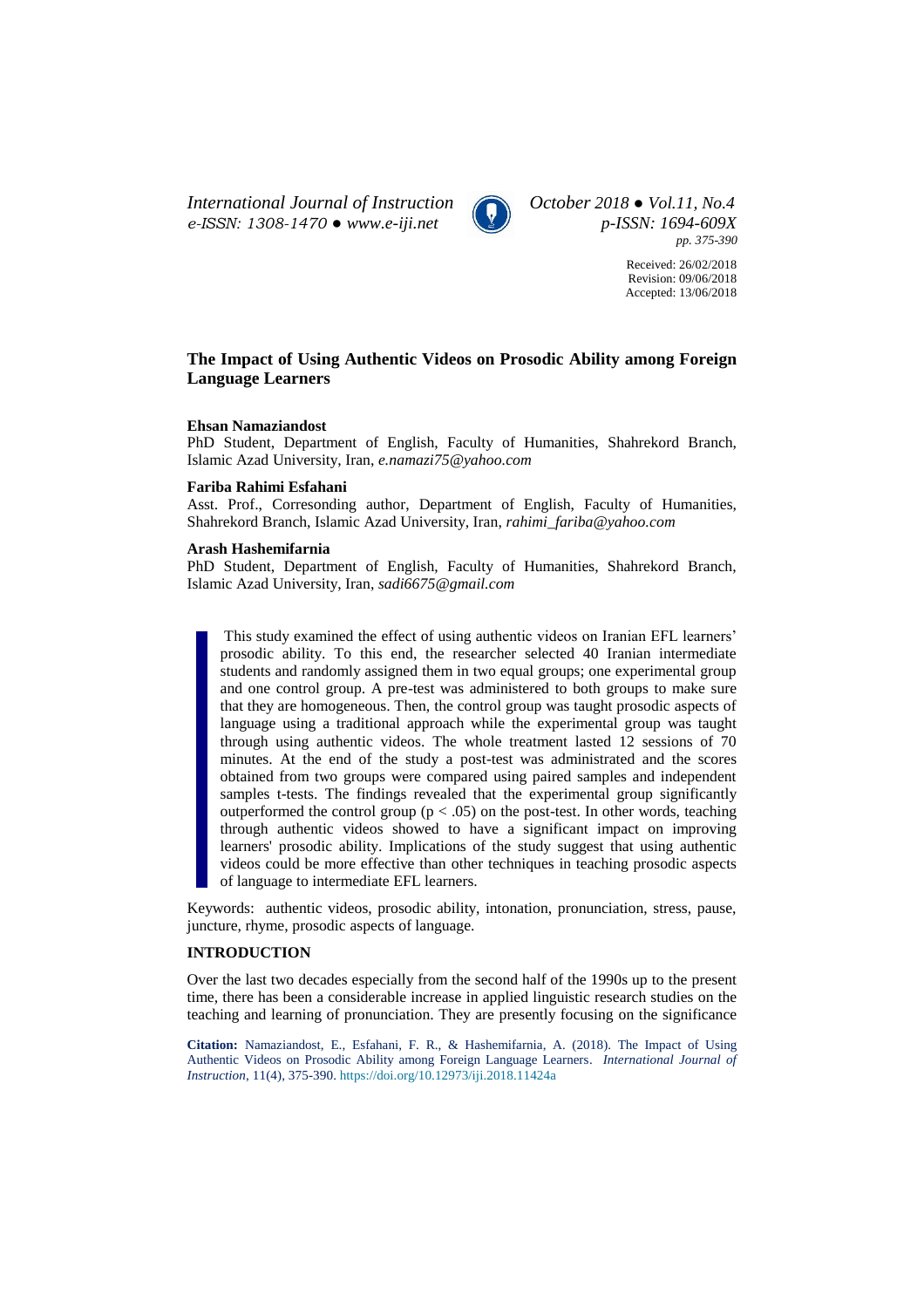of pronunciation, not only in encouraging native-like accents, but more predominantly for communication. Hence, going beyond individual sounds and phonemes to sentencelevel stress and intonation has turned into an absolute necessity in language teaching (Hardisom, 2004).

The present study in the scope of computer assisted language learning (CALL) concentrates on a further efficient intermixture of computer innovation into the teaching and learning process and on including the prosodic factor into the process of language learning. The major objective is, hence, to combine both segmental and supra segmental dimensions, particularly in discourse and communication, and to propose an intricate structure for pursuing foreign language pronunciation. Because of its intrinsic intricacy, deficiency of information about sufficient prosody processing both for linguistic and technological necessities, additionally absence of consideration to the troubles in their attainment, difficulties of intonation and other prosodic phenomena such as rhythm and voice quality were overlooked in language teaching for a long time (Hirata, 2004). When a student can generate individual sound sectors which are very identical to those created by the instructor, they may still appear 'wrong' because of general voice quality. Moreover, acoustic characteristics applied in the discernment of intonation should be considered. For instance, the software could (a) educate learners to evaluate the steepness of their falling or rising pitch motion to that of the native speaker, and/or (b) give a quantitative estimation of the real pitch inclines of both the native speaker and the student. An effectual consequence of this type needs usage of some sorts of pitch stylization and normalization (Peter, 2002).

Therefore, contrastive analysis is deliberately utilized by linguists to recognize potential pronunciation challenges of non-native speakers of a language. The Contrastive Analysis Hypothesis proposes that through differentiating the highlights of two languages, the troubles that a language learner might face can be expected (Crystal, 2003). Characteristics of numerous languages were indexed by linguists, but it was impossible to systematically foretell which zones of English would be troublesome for speakers of special native languages. A less predictive version of the hypothesis stressed on cross-linguistic impact, which professes that previous language knowledge have an effect on the way of learning a language, but these experiences do not constantly have predictive value (Brown, 2000). Based on this study, it is possible for linguists to expand lists of sounds that are problematical for native speakers of special languages in learning English. For instance, Asian languages speakers may have problem generating /p/ and /r/ sounds; speakers of Spanish may have difficulty distinguishing between and producing /sh/ and /ch/ sounds. These lists for particular language experiences are now characterized in pronunciation texts, like Sounds Right (Braithwaite, 2008), and pronunciation software plans, such as American Speech Sounds (Hiser & Kopecky, 2009). Instructors can likewise learn an extraordinary deal by watching the English students in their classes as they speak with each other. Through considering places where communication breaks down and characterizing the pronunciation specifications that create miscommunication to happen, teachers are able to recognize pronunciation traits that they must emphasize in class. Hardison (2004) believed that teachers should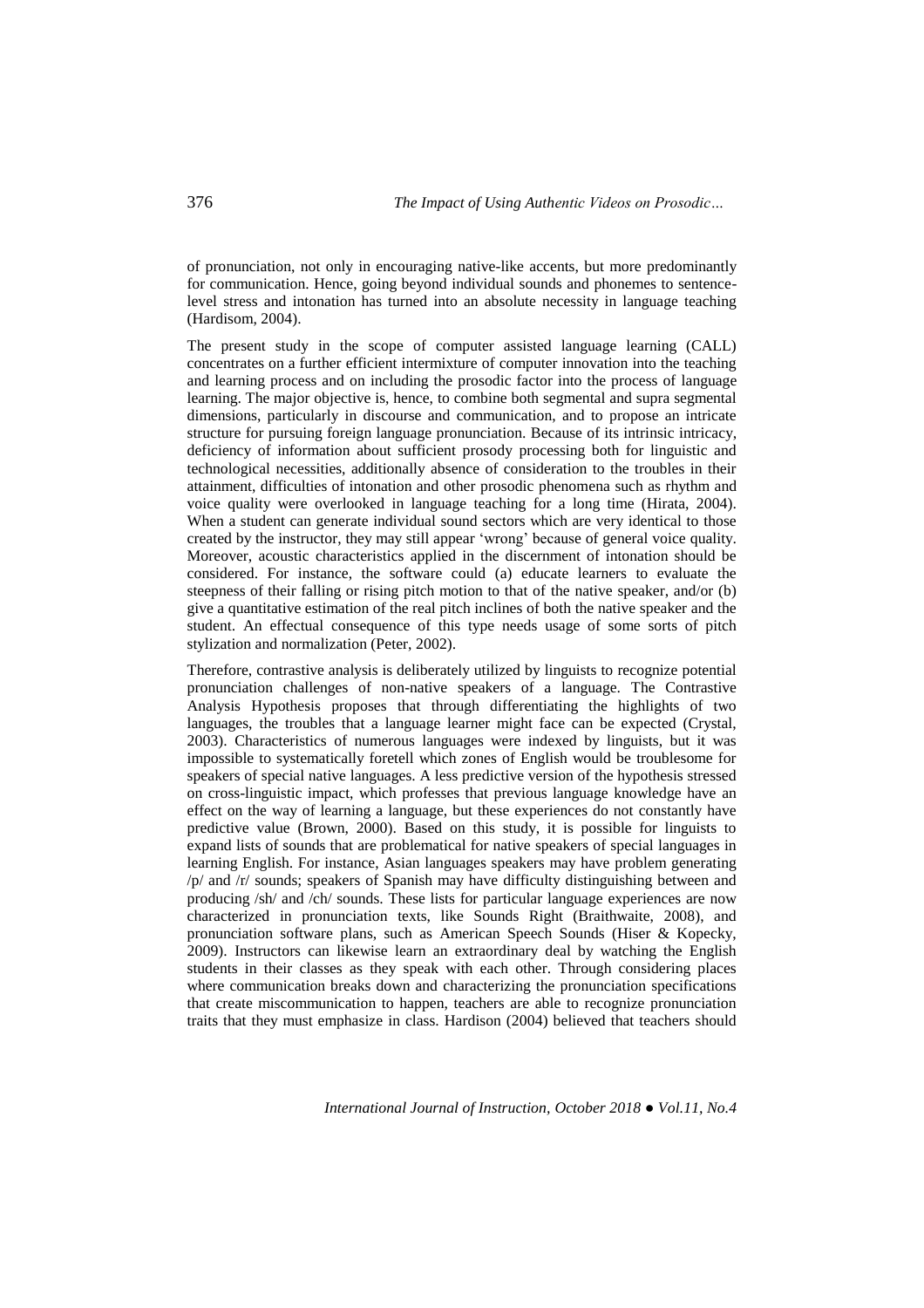note the students' pronunciation mistakes and difficulties when they give presentation or when they work together in pairs or groups.

Prosodic pronunciation difficulties are universal. Various acoustic or even grammatical instruments are vital to generate the identical prosodic findings in diverse languages, therefore producing interaction troubles for non-native speakers of a language. For instance, Japanese speakers of English put same stress on every syllable, have difficulties with schwa, embed vowels, have problems in comprehending the relation among the place of stress and meaning, and have low flat pitch (males) (Eskenazi, 1999). Notably, viewpoints of speech intonation that have developed by the starting of 2000 reverberate the present perspective that intonation supplies some measure of abundance and repetition to linguistically- oriented messages, but additionally provides extra clues to represent the complete meaning that speakers desire to convey. Numerous analysts would concur that sentence prosody is distinguished excessively by interactive purposes or capacities than by formal tenets, as in conventional and structural or phonological methodologies (Hardison, 2004).

Furthermore, Tarone (2005) claims, "It is an incontestable reality that intonation has a momentous role in the declaration of sentimentality and viewpoints. Therefore the task of linguist is not specifying whether intonation demonstrate a speaker's internal moods or not but rather how much of this expression is actually linguistic" and whether international characteristics that state feelings are worldwide or only particular to language (pp. 173-174). Considering carefully the viewpoints of numerous linguists, there are various degrees and outcomes of exchange. Unavoidably, exchange of sounds and/or intonation from LI to L2 bring about a "foreign accent," which necessitates not barricade comprehension. Seriously, however, would be issues of understanding or misapprehension that emerge from the supposed "negative transfer." Gibson (2008, adduced in Varasarin, 2009) proposed that whereas transfer at the level of the phoneme is "self-constraining", transfer at the prosodic level is more earnest in light of the fact that it is "congested".

Generally, as these results propose, more emphasis should be put on supra segmental features than on the segmental phonemes, or that they should be taken into account equally. This enables students to reach a most closely proximate near-native accent and, more significantly, eschew pragmatic and sociolinguistic aspects of misapprehensions because of transfer from LI. Though, second and foreign language classes, there are convincing testimonies for improving the present tendency toward communicative proficiency. To become more adept communicators, language learners ought to be instructed how to utilize and comprehend discourse intonation.

Long experience of instructing English as a foreign language has disclosed it for researchers that Iranian EFL learners have difficulties in pronunciation. They speak English with something near to pension pronunciation. This might be because of the fact that foreign language teachers and instructors are usually seen as models. They themselves have difficulties in pronunciation (Khaghaninejad & Maleki, 2015). Consequently, this imperfection might prompt issues in interaction, since the musicality of oral messages create a vital role in elucidating and choosing the precise predestinated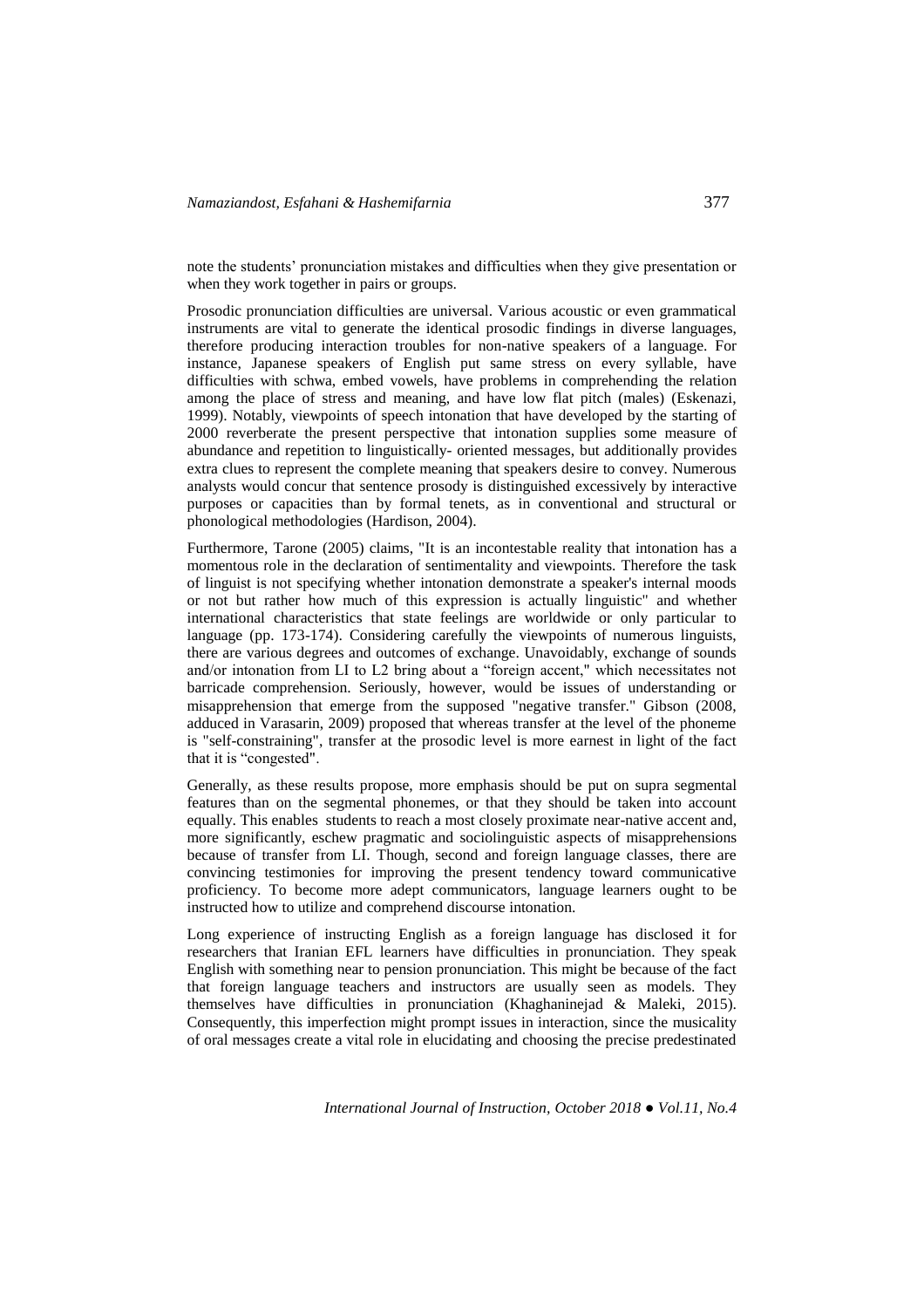meaning which is in the speakers' brain and heart. Differently, a type of misconception might happen in communication, which might result to misunderstanding, conflicts, antipathy, animosity and warfare. Accordingly, to remove the gap, EFL educators must instruct languages utilizing native forms of language in various situations based on electronic innovation. Furthermore, although Iranian students have about eight years of learning English before they enter the university, they still appear having difficulties in distinguishing specified sounds, rhyme, and the non-segmental aspects of speech, for example, intonation, stress, pause, and juncture. The problem is so serious and drastic that it repeatedly has effects on foreign language teaching and learning. Foreign language experts, particularly foreign language curriculum designers and methods should try to find the best way to develop the prosodic ability of the participants in foreign language classes. For instance, a second-year college or high school student in an English class may say (able) instead of (apple). Here, not only students should be blamed for inadvertency, but also the teacher might have participated in the problem because he/she is the model for the students. This example might help the researcher to conclude that some of foreign language learners' mistakes are due to as (Corder, 1983, p. 32) expressed, "neither learners have been done enough endeavours nor the teachers give sufficient explanation and practice". The teacher should know about the troubles and difficulties his/her students confront and consider.

Moreover, foreign language learning is not a simple work. It requires arduous tasks and workout, particularly in the fields which are not quite the same as the student's native language. Acquiring accurate pronunciation pertains extremely on the teacher, since he/she teaches the learners to listen and generate the new language sounds. EFL teachers should pay specific attention to those unfavourable speech habits that learners obtain in elementary and even high school. English language students usually study the rules of phonetics in university, however they carry on to pronounce English words inaccurately and spell them similar to the way they pronounce them. Accordingly, foreign language learners' competence should be extremely considered through utilizing videos to educate recorded models by native speakers. These suppositions lead the researcher to form the study hypothesis as "there is a statistically significant difference between the mean scores of students' prosodic ability before and after being exposed to authentic videos.

To sum up, this study aims to investigate the role of authentic videos on improving the Iranian learners' prosodic ability studying in English since language prosody not only enhances their communicative competence but their proficiency as well.

# **Objectives and Significance of the Study**

The pronunciation itself is an intricate concept which consist of sounds, syllables, and intonation, and each of these elements require specific care since pronunciation is as momentous to the learner as culture, grammar, vocabulary, and the other parts of language. The purpose of this study is to help the students speak understandably via accurate pronunciation of the language. Regarding second language learning, teachers and students require more appreciable speech factors to work with. As a result, the researcher endeavours to find out the phonetic relations of language musicality, or "singing" in the pronunciation of second language learners with the aid of authentic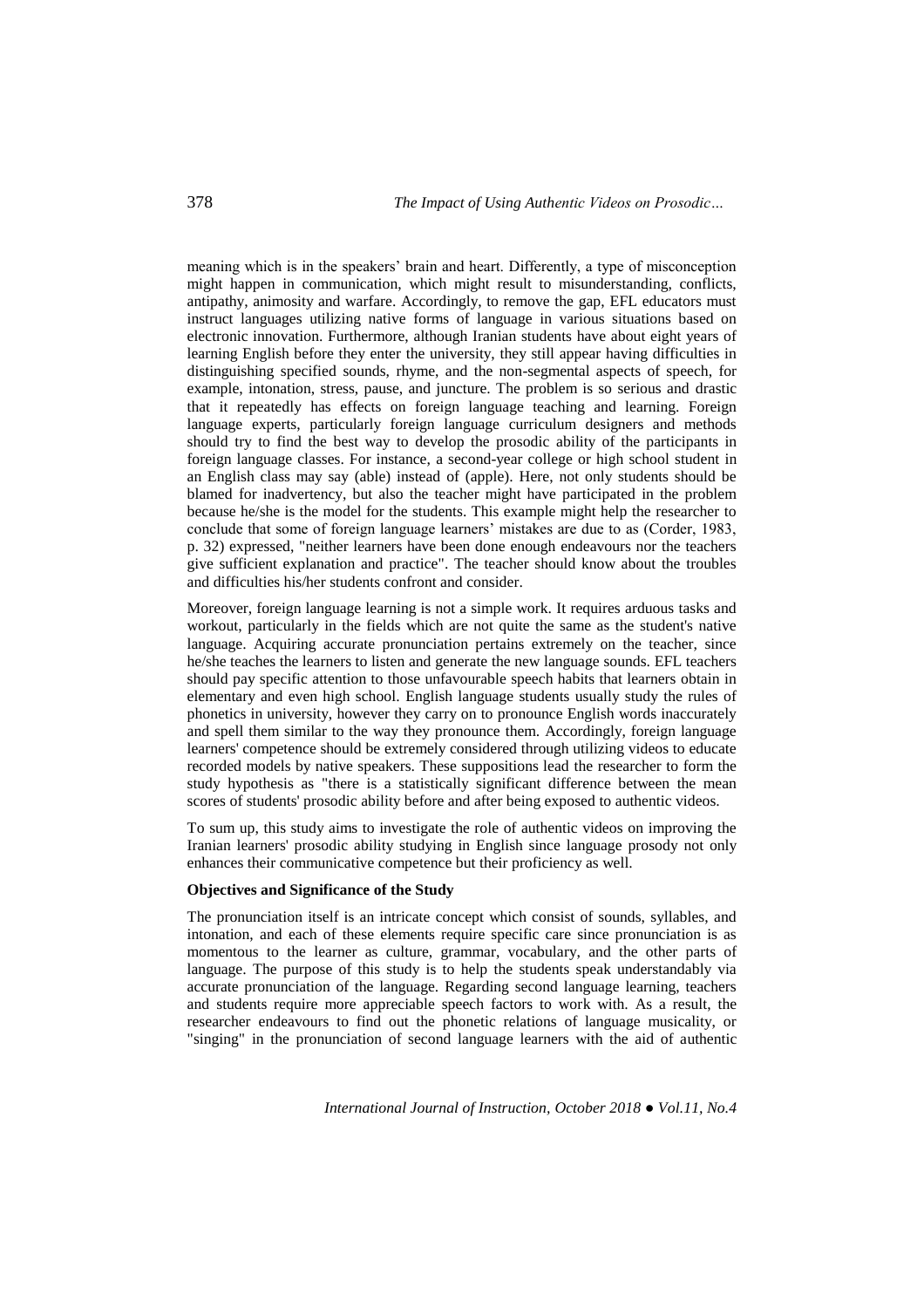videos. Therefore, this study aims at measuring the impact of authentic videos on the EFL learners' suprasegmental ability. This research focuses primarily on an essential issue in teaching second or foreign language, because the mechanics of speaking are rarely taken into account in traditional EFL classes. Furthermore, it stresses the role of authentic videos in the learning of the prosodic ability of language.

The importance of this study can be specified in the following areas:

• This study is one of the rare researches carried out about the impact of authentic videos on EFL students' prosodic ability.

• The importance of this study lies in the fact that it can help English language teachers, supervisors, examiners, textbooks designers and curriculum developers to be aware of the essential role of authentic videos in teaching and learning a foreign language since language is an ear and a tongue.

• The study would be useful and beneficial for the ministries of education in the nonnative countries of English, particularly for textbook writers to include English language textbooks with CDs that contain recordings of native speakers of English as samples for teaching the pronunciation of speech sounds, intonation, stress, pause, and juncture.

# **Research Question and Hypothesis**

**RQ.** Do authentic videos have any significant effect on Iranian intermediate EFL learners' prosodic ability?

The study assumed that:

**H0.** Authentic videos do not have any significant effect on Iranian intermediate EFL learners' prosodic ability.

## **REVIEW OF THE LITERATURE**

# **Studies on the Significance of Prosody to Communicate Meaning**

In 1987, James and Leather worked on prosodic part of intonation, which is an essentially larger ratio than would have been appeared in former decades. Another study by Dechert and Raupach (1987) dealt with the prosodic aspects of "proceduralized speech" and proposed that prosody extremely help process L2 speech. Cruz-Ferreira (1987) in a study focused on conceptual processing of second language; she trusted that misunderstandings as a result of imperfect understanding of intonation mostly undistinguishable and uncorrected. The findings of her empirical research of non-native prosodic ability with English and Portuguese speakers demonstrated that listeners utilize different tactics to construe prosodic meaning. Furthermore, Morley (1992) argued the main impacts on the altering patterns of pronunciation training in ESL in the U. S. and mentioned two vital catalysts in causing the change: (1) the instantaneous requirements of ESL students whose pronunciation problems may lead to professional or social detriments, and (2) a number of appearing intents that look to reverberate an pivotal credence system shared by numerous new pronunciation plans. Her list of principles contained the increasing tendency towards communicative methodologies. Late researches on discourse, both in theoretical linguistics and second or foreign language pedagogy, have concentrated on elucidating principles for the understanding and generation of coherent verbal interplay. The contributing components of coherent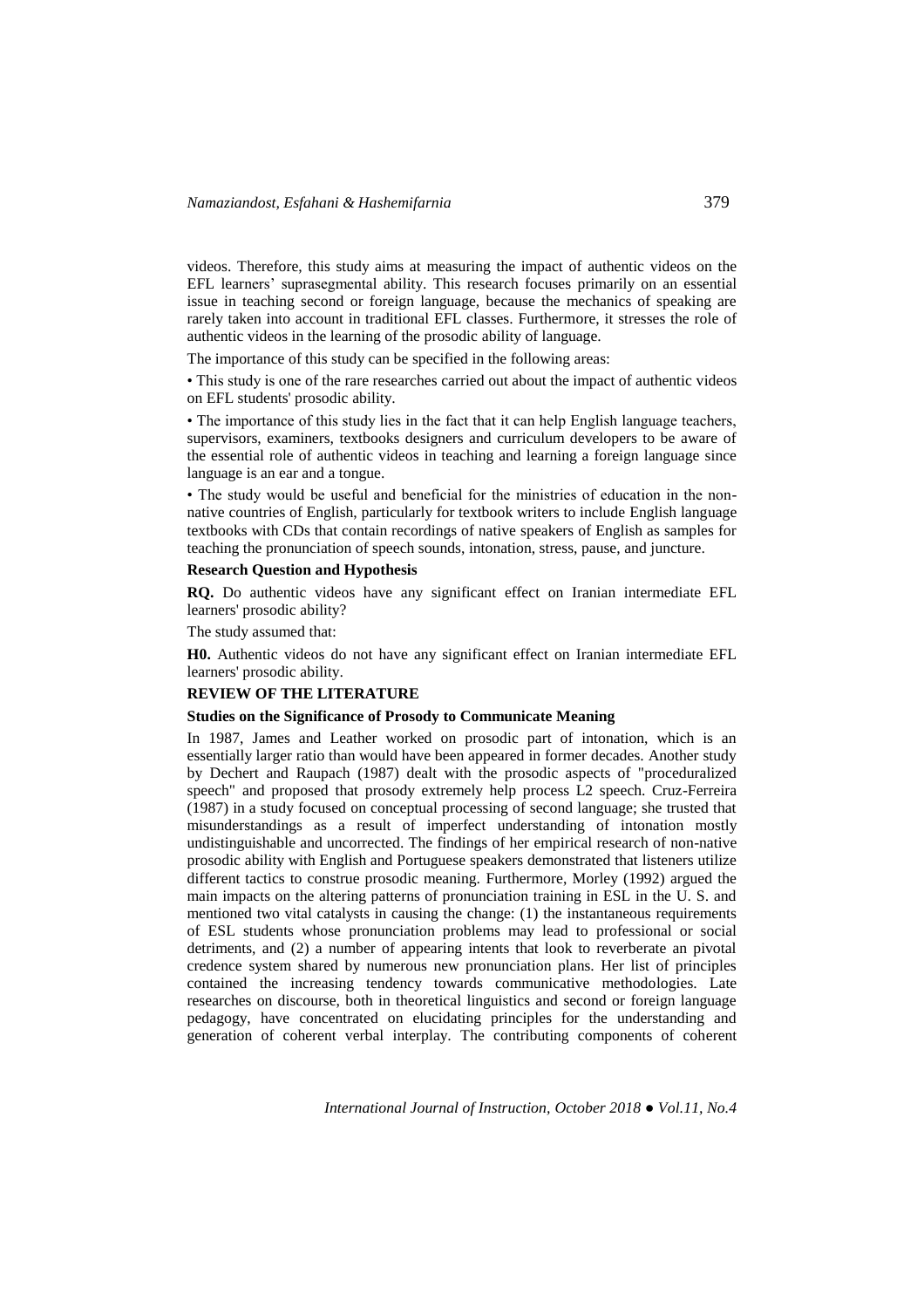association are not merely the principles of grammaticality in any given language, but also contain the pragmatic or functional rules that lead the utilization of utterances in spoken discourse. More significantly, Pennington and Ellis (2000) wrote about two empirical researches of Cantonese speakers' memory for English sentences with prosodic clues and discovered that their memory was totally poor, both when the contrastive concentration was implied in the empirical task and when it was the unequivocal center of regard. Learners' performance was developed considerably when their care had been obviously coordinated to intonation, but only for sentences in which prosody implied a marked informational concentration. To sum up, in the researches of the 1980s to 2010s, the theoretical argumentations for looking language as a communicative phenomenon that potentially contains intonation - a process in which information and purpose are both transferred and received - were presented. The reasonable usages were that models of both communicative competence and proficiency models should utilize the intonation in governing discourse. The proficiency-based teachers in the classroom must endeavour to develop communicative language proficiency by obviously informing the learners that intonation plays a fundamental role in prosperous and meaningful communication, and start to merge the instructing of intonation into the second and foreign language programs.

#### **Studies on the Impact of Authentic Videos on Prosodic Components of Language**

Abdullah (2011) analysed the effect of two self-evaluation instruments, namely videorecording and self-reflection papers, on the learners' communicative (verbal) and paralinguistic (non-verbal) performance in a communication and presentation skills period at Cairo University Faculty of Engineering. At the end of the term an online survey was carried out to examine students' understanding on how the assessment instruments had effect on their presentation performance all over the course. The consequences of the survey indicated a desirable propensity towards watching the videos and writing reflectance papers. Students thoroughly accepted that watching their videorecordings has had a positive impact on their future presentation performance. Abdolmanafi-Rokni (2013) investigated the usefulness of listening to audio-stories on developing EFL learners' pronunciation. Two intact classes at Novin institute in Gorgan, Iran, were randomly chosen and divided into two various groups namely, experimental and control. The experimental group got teaching via listening to audiostories as a technique to advance pronunciation for eight sessions, while the control group received a placebo. The findings demonstrated that there was a significant difference between the means of the experimental group and its control counterpart and a development was seen in the learners' general pronunciation ability in the post-test. In another study, EbruAtak (2014) examined the effectiveness of using videos on the improving English stress and intonation of first grade EFL learners in an ELT Department at a public university in Turkey. Forty-four EFL learners took part in the research voluntarily. Twenty-four students, assigned as the experimental group, were presented a list of videos and an online tutoring schedule and pertinent homework as complementarity to a 3-hour listening and pronunciation course every week. The results of the research showed that videos were extremely beneficial in developing the EFL learners' ability to generate and understand various stress and intonation patterns in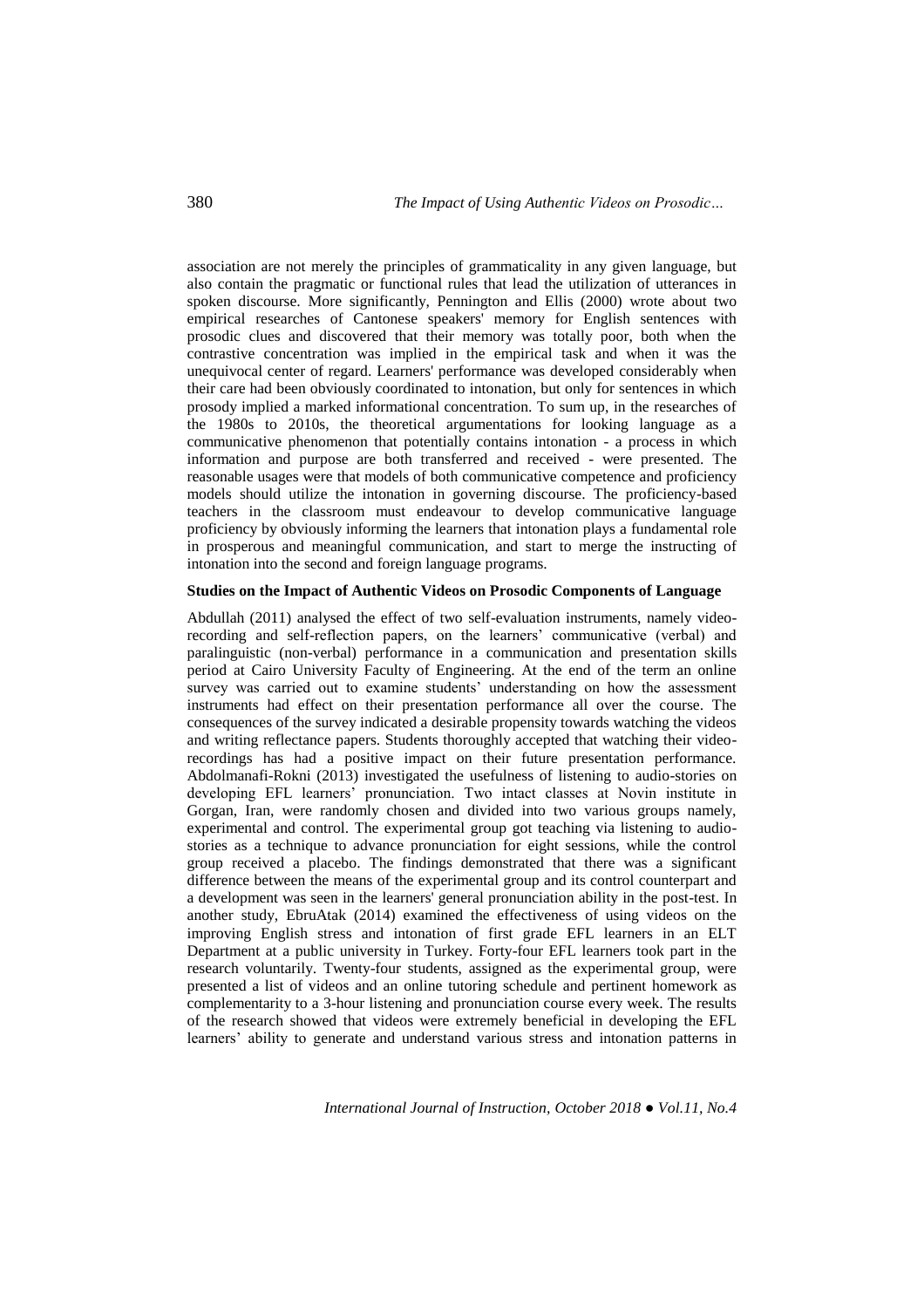words, phrases and sentences as compared to the online tutoring programs. Recently, Al-Domi (2017) examined the impact of utilizing authentic videos on teaching center and community service students' prosodic ability and motivation. The population of the study comprised of 50 male students randomly selected from Training Center and Community Service at King Saud University, Saudi Arabia, and assigned to experimental (n=25) and control groups (n=25). The researcher taught both groups purposely utilizing contrasting instructional methods; the first group were only presented to textbook content, excluding all visual aids all over the process; while the second group was exposed to authentic videos. Finally the results indicated that the experimental group's students reinforced their prosodic ability and motivation. In sum, applying authentic videos in teaching and learning English has a positive impact on the mentioned prosodic ability and motivation scopes.

All the studies mentioned above revealed that use of technology in general and authentic videos in particular play a fundamental role in learning the mechanics of speaking. The current research is identical to the aforesaid studies in the overall purpose. However, what distinguished this study from the other former studies is that it carefully scrutinized the impact of using authentic videos on EFL learners' prosodic ability.

### **METHOD**

The sample of the study was comprised of 38 English learners. They had been studying English for four years in a private language institutes, Ahvaz, Iran; and they ranged in age from 15 to 20. The learners took the Oxford Placement Test (OPT) in order to make sure they were homogeneous. It is worth noting that only male students were included as the target respondents. Sixty students who scored the intermediate level (i.e., 28-47) based on the Oxford Placement Test were selected as the research sample. Then they were divided into two equal groups. Through non-random convenience sampling method, two groups were selected as the experimental group  $(n=20)$  and control group  $(n=18)$ .

## **Procedures of the Study**

The principal steps applied to fulfil the goals and confirm the supposition of the research are as follow:

 Recognizing the prosodic features of language to be investigated, containing pause, juncture, intonation, pronunciation, and stress.

 Designing a scale of scores in the prosodic components of language, ranging from 0 to 100.

Scores were dispersed reasonably between the prosodic aspects of language.

 Oxford Quick Placement Test was administered to realize the participants' proficiency level

 A pretest was carried out to detect the factual level of both groups before being subjected to the new experience of instructing.

 Then, the control group was taught traditionally, while the experimental group was taught through videos. A famous and popular series was chosen to carry out in the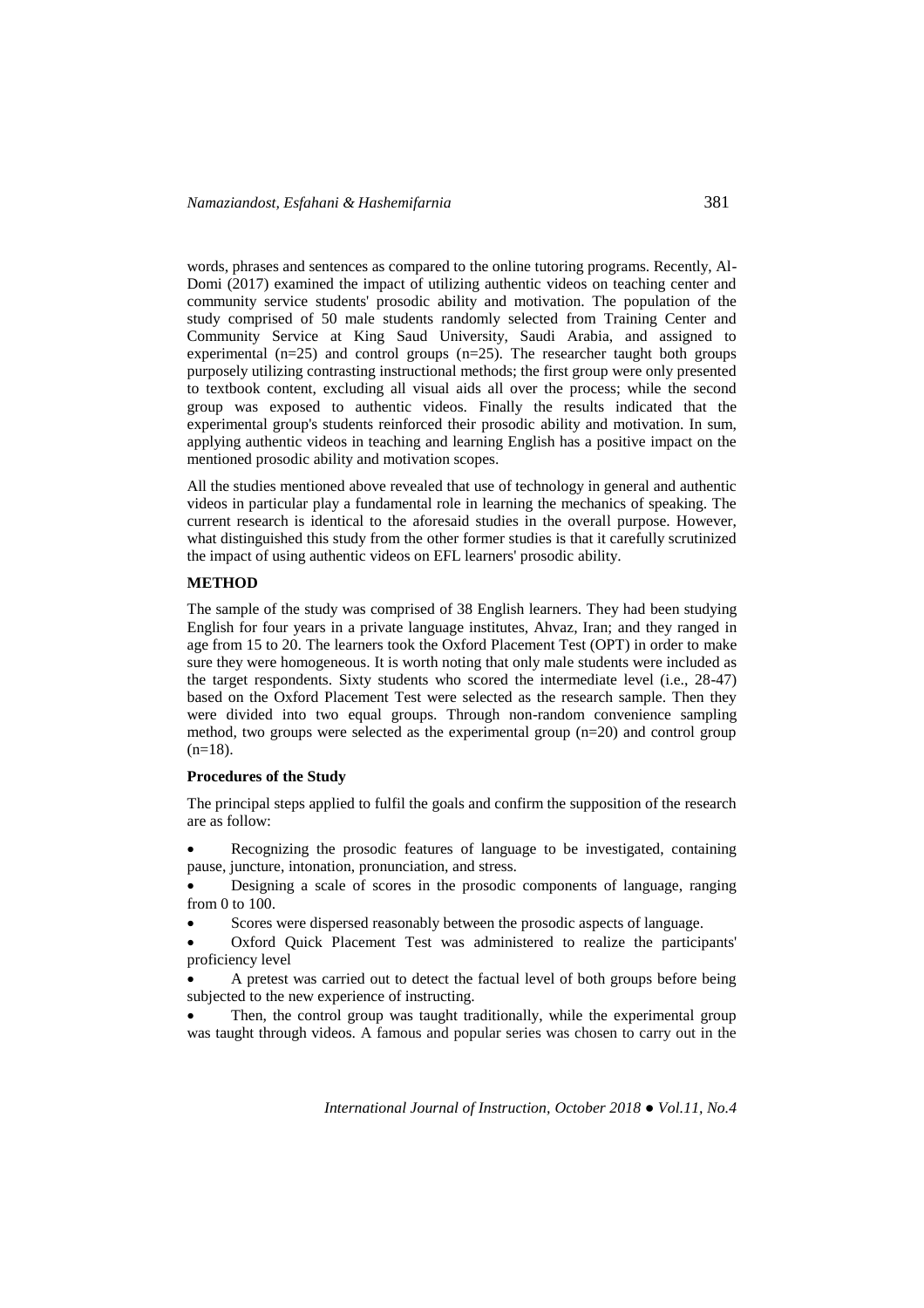study. A main reason was that in series ordinarily the identical characters play in numerous episodes. So, learners can make emotional connectivity with the characters and that makes it simpler and less stressful for them to watch the material. Another reason to utilize series is the general belief on using an up-to-date material so that the content of material would not be out-of-dated. Since the language utilized in old movies may not be utilizable in modern English, in order to ensure of the suitability of the material applied, four raters rated the movie to affirm that the dialogues in the chosen series were of standard English and likewise the content of the material was culturally proper for Iranian adult learners. Twelve sessions later, a posttest was executed to understand if any metamorphosis happened and in favor of either group.

 Both the pretest and the posttest were in the form of oral interviews accomplished by well –experienced experts of English.

 The interviewers wrote obvious and voluminous reports about every learner's execution in the suprasegmental part of language. Their reports were amalgamated with scores that ranged from 0 to 100. The total score of each tester in the prosodic features of language was out of one hundred.

 To prevent from subjectivity, each examiner was responsible for appraising and evaluating one prosodic dimension of language.

Finally, the whole score was computed to be out of 100 for each student.

## **Data Analysis Procedures**

Data collected through the pre and post-tests were analysed through SPSS software, version 25. Independent and Paired samples T tests were utilized to distinguish the prosodic parts of language that the students improved excessively because of utilizing authentic videos.

# **Validation of the Tools**

Before applying any instrument of examination, it is fundamental to ensure that it contains all the prerequisites of a suitable instrument. i.e., it ought to be valid, reliable and with a plausible amount of hardness. To ensure that the test meets all the previously mentioned criteria, the following stages should be taken into account: To make sure about face validity of the test, three proficient experts who were famous and praiseworthy for their longsome experience in the field of TEFL, scrutinized it carefully. They presented some suggestions on the items regarding the dispensation of the scores between the prosodic aspects of language.

## **Reliability of the Test**

Test-retest method is one of the suitable techniques that can be utilized to understand the test reliability (Storm, 1969). This method was applied in this study. Ten students were chosen randomly from another institution. Two weeks later, recordings of their oral performance were evaluated by the proficient raters. Through applying Pearson's formula, the pilot execution of the test demonstrated that, the correlation coefficient among learners' ranks on both assessment occasions were computed and observed to be 94%. Based on Pearson's formula, the reliability coefficient of a test would be satisfactory if it is not under 0.50 (Stempell, 1981). Therefore the test can be characterized as being exceedingly reliable.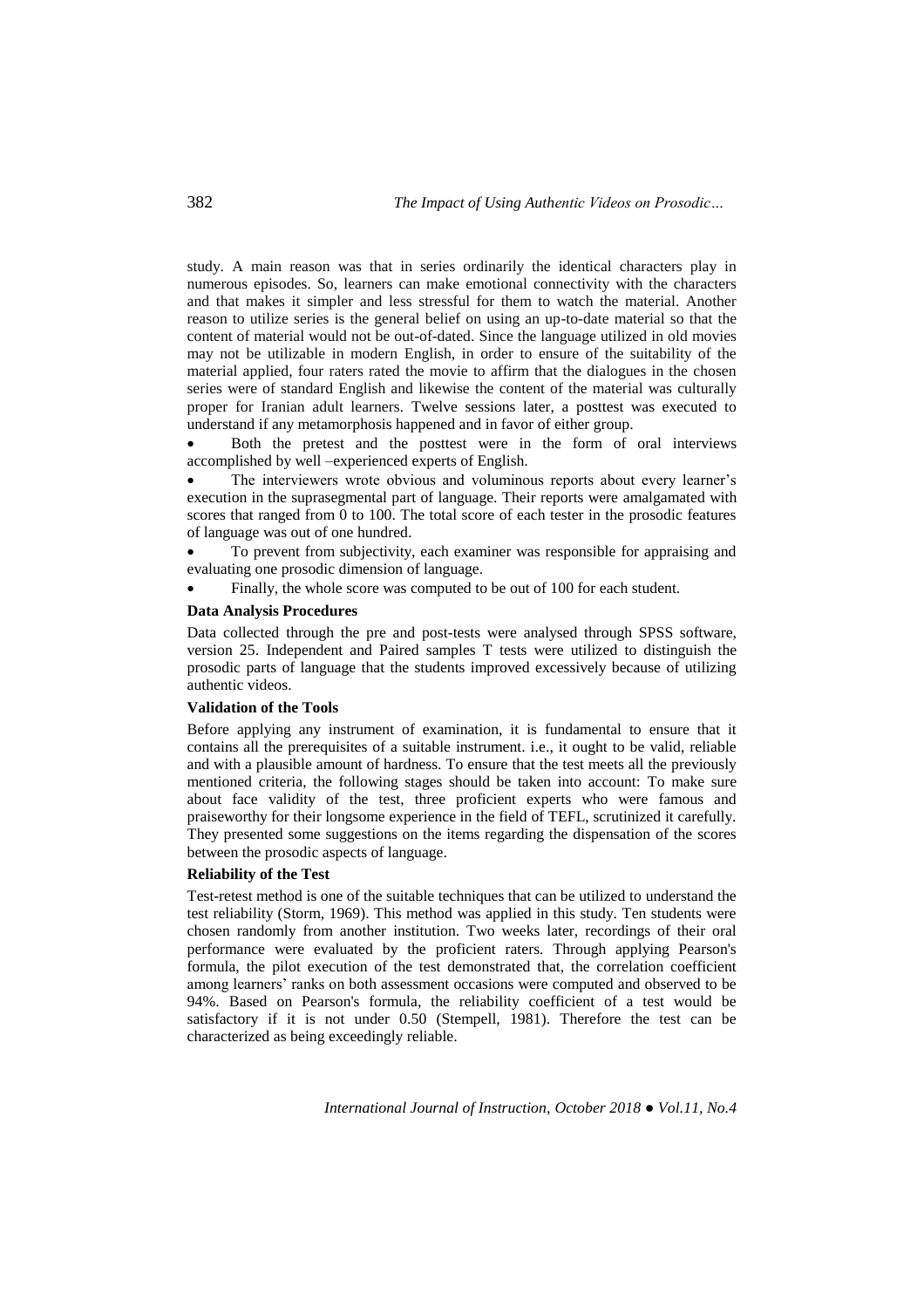## **Instruments of the Study**

During the term, the researcher designed a scale for the study in prosody. It ranged from 0 to 100. Scores were dispensed reasonably between the prosodic parts of language; 30 scores for intonation, 30 for pronunciation, 20 for stress, 10 for pause, and 10 for juncture. The evaluation of students' general prosodic ability was constructed based on the scale devised by the researchers. Recordings of students' oral execution in both groups were made at the outset of the term. These recordings were assessed by four proficient experts of English who are well-known in TEFL. Each learner was assessed individually based on the scale of judgment. The total score was out of 100. The examiners compose fully detailed reports about the real supra segmental ability of each learner in both groups before beginning the experiment. These reports were followed by scores as scores are more objective and reliable than words. The group of examiners comprise of four specialists; one of these experts was in charge of assessing leaners' pronunciation of speech sounds, while the second had obligation of assessing learners' intonation. The third was accountable for appraising word and sentence stress. The fourth was in charge of for evaluating students' utilization of pause and juncture. After interviewing every student autonomously, scores were given by the group of analysts. Then, the total score was computed to be out of 100 for each student in both groups.

#### **FINDINGS**

Independent Samples T-test and Paired Samples T-tests were used to analyse the data; the results are reported in the following tables.

| abie |  |
|------|--|
|------|--|

|                 | Student's Pronunciation |       |       | Intonation out Stress out of Pause and | Total out of |
|-----------------|-------------------------|-------|-------|----------------------------------------|--------------|
| number          | out of 30               | of 30 | 20    | juncture out of $20 \t 100$            |              |
| -1              | 15                      | 16    | 12    | 12                                     | 55           |
| 2               | 17                      | 14    | 11    | 9                                      | 51           |
| $\mathbf{3}$    | 13                      | 13    | 10    | 11                                     | 47           |
| $\overline{4}$  | 13                      | 11    | 14    | 10                                     | 48           |
| 5               | 17                      | 17    | 12    | 14                                     | 60           |
| 6               | 20                      | 19    | 14    | 12                                     | 65           |
| $7\phantom{.0}$ | 17                      | 19    | 13    | 15                                     | 64           |
| 8               | 16                      | 17    | 8     | 8                                      | 49           |
| 9               | 20                      | 20    | 14    | 13                                     | 67           |
| 10              | 21                      | 15    | 14    | 10                                     | 60           |
| 11              | 15                      | 14    | 10    | 18                                     | 57           |
| 12              | 13                      | 17    | 9     | 10                                     | 49           |
| 13              | 17                      | 17    | 13    | 16                                     | 63           |
| 14              | 18                      | 17    | 12    | 12                                     | 59           |
| 15              | 18                      | 18    | 13    | 12                                     | 61           |
| 16              | 21                      | 19    | 13    | 15                                     | 68           |
| 17              | 17                      | 21    | 9     | 10                                     | 57           |
| 18              | 16                      | 17    | 13    | 14                                     | 60           |
| 19              | 18                      | 18    | 9     | 15                                     | 60           |
| 20              | 19                      | 17    | 14    | 14                                     | 64           |
| Average         | 17.05                   | 16.8  | 11.85 | 12.5                                   | 58.2         |

| The experimental group's performance on pre-test |  |  |
|--------------------------------------------------|--|--|
|                                                  |  |  |
|                                                  |  |  |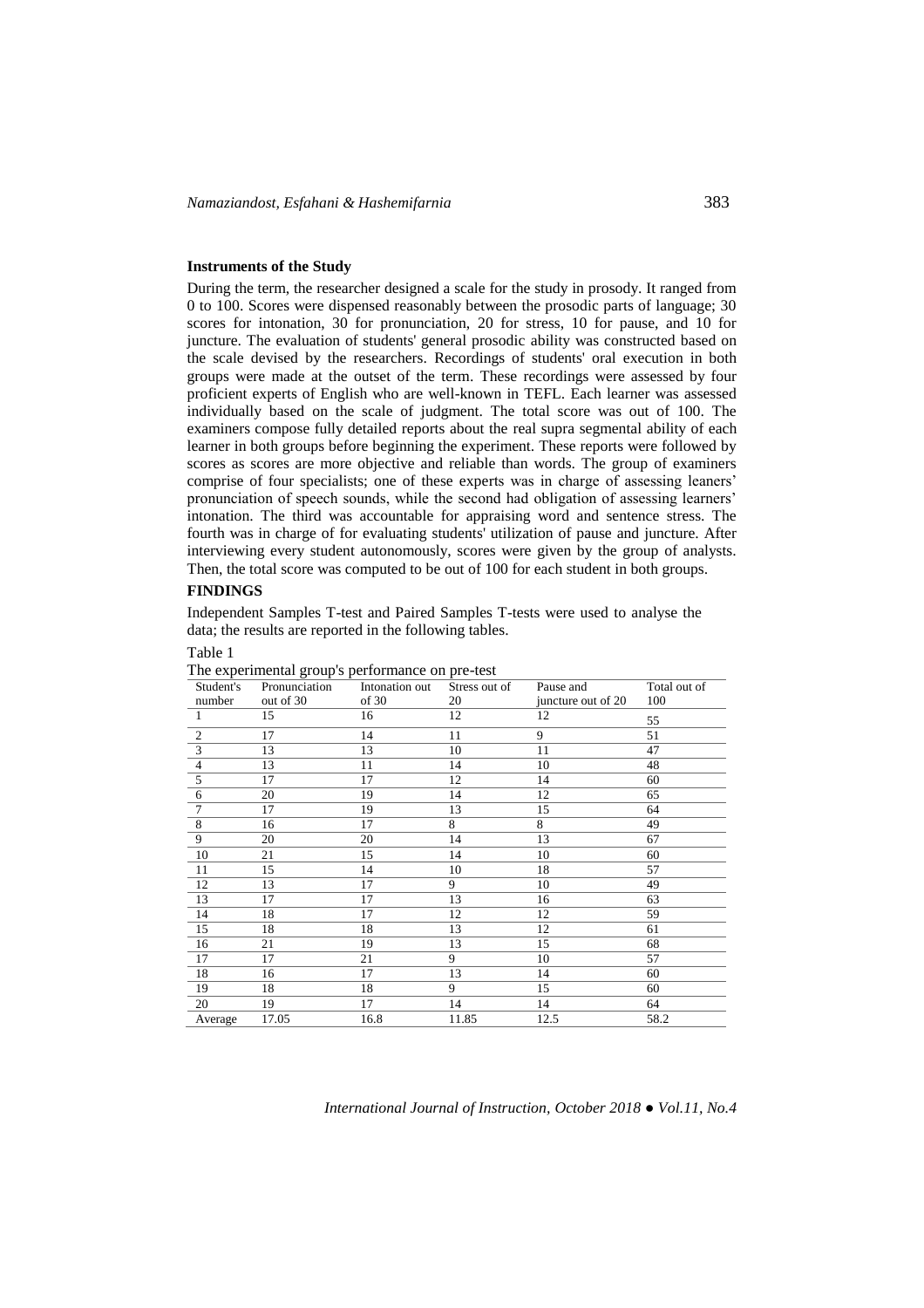| Student's<br>number | Pronunciation<br>out of 30 | Intonation<br>out of 30 | Stress out<br>of 20 | Pause and juncture<br>out of 20 | Total out of<br>100 |
|---------------------|----------------------------|-------------------------|---------------------|---------------------------------|---------------------|
| 1                   | 17                         | 17                      | 10                  | 11                              | 55                  |
| $\overline{2}$      | 18                         | 15                      | 12                  | 8                               | 53                  |
| $\overline{3}$      | 14                         | 10                      | 8                   | 7                               | 39                  |
| $\overline{4}$      | 10                         | 10                      | 11                  | 5                               | 36                  |
| $\overline{5}$      | 18                         | 16                      | 14                  | 8                               | 56                  |
| 6                   | 21                         | 21                      | 15                  | 14                              | 71                  |
| $\overline{7}$      | 22                         | 20                      | 16                  | 16                              | 74                  |
| 8                   | 19                         | 15                      | 15                  | 11                              | 60                  |
| 9                   | 15                         | 17                      | 10                  | 10                              | 52                  |
| 10                  | 11                         | 13                      | 8                   | 5                               | 37                  |
| 11                  | 16                         | 17                      | 11                  | 12                              | 56                  |
| 12                  | 24                         | 22                      | 17                  | 16                              | 79                  |
| 13                  | 23                         | 20                      | 15                  | 14                              | 72                  |
| 14                  | 14                         | 16                      | 10                  | 8                               | 48                  |
| 15                  | 19                         | 18                      | 13                  | 12                              | 62                  |
| 16                  | 22                         | 21                      | 17                  | 16                              | 76                  |
| 17                  | 18                         | 17                      | 14                  | 14                              | 63                  |
| 18                  | 18                         | 18                      | 13                  | 12                              | 61                  |
| 19                  | 24                         | 21                      | 14                  | 15                              | 74                  |
| 20                  | 20                         | 22                      | 16                  | 15                              | 73                  |
| Average             | 18.15                      | 17.3                    | 12.95               | 11.45                           | 59.85               |

| Table 2                                     |  |  |
|---------------------------------------------|--|--|
| The control group's performance on pre-test |  |  |

#### Table 3

Descriptive statistics (Pre-tests)

| Groups |                    |    | Mean    | Std.<br>Deviation | Std. Error Mean |
|--------|--------------------|----|---------|-------------------|-----------------|
| Pre-   | Experimental group | 20 | 58.2000 | 6.46936           | .44659          |
| test   | Control group      | 20 | 59.8500 | 194               | 2.95428         |

#### Table 4 Independent samples t-Test (Pre-test)

| macponacht samples t'rest (1 ic test) |                                               |       |      |         |    |                              |                    |                          |
|---------------------------------------|-----------------------------------------------|-------|------|---------|----|------------------------------|--------------------|--------------------------|
|                                       | Levene's Test<br>for Equality<br>of Variances |       |      |         |    | t-test for Equality of Means |                    |                          |
|                                       |                                               | F     | Sig. |         | df | $Sig. (2-$<br>tailed)        | Mean<br>Difference | Std. Error<br>Difference |
| Pretest                               | Equal variances<br>assumed                    | 8.649 | .006 | $-.502$ | 38 | .619                         | $-1.65000$         | 3.289                    |

Tables 1, 2, 3 and 4 indicate that both control and experiment groups' prosodic ability before starting the treatment were approximately the same in the pre-test. Then, the experimental group was exposed to authentic videos technology to obtain the prosodic features of language efficiently and effortlessly, while the control group taught the identical material traditionally. This experiment lasted for 12 sessions. Then, the subjects of the study were re-interviewed on the similar topics and operations of language. These interviews were constructed by the same team of testers utilizing the same scale and dissemination of scores among the prosodic dimensions of language (30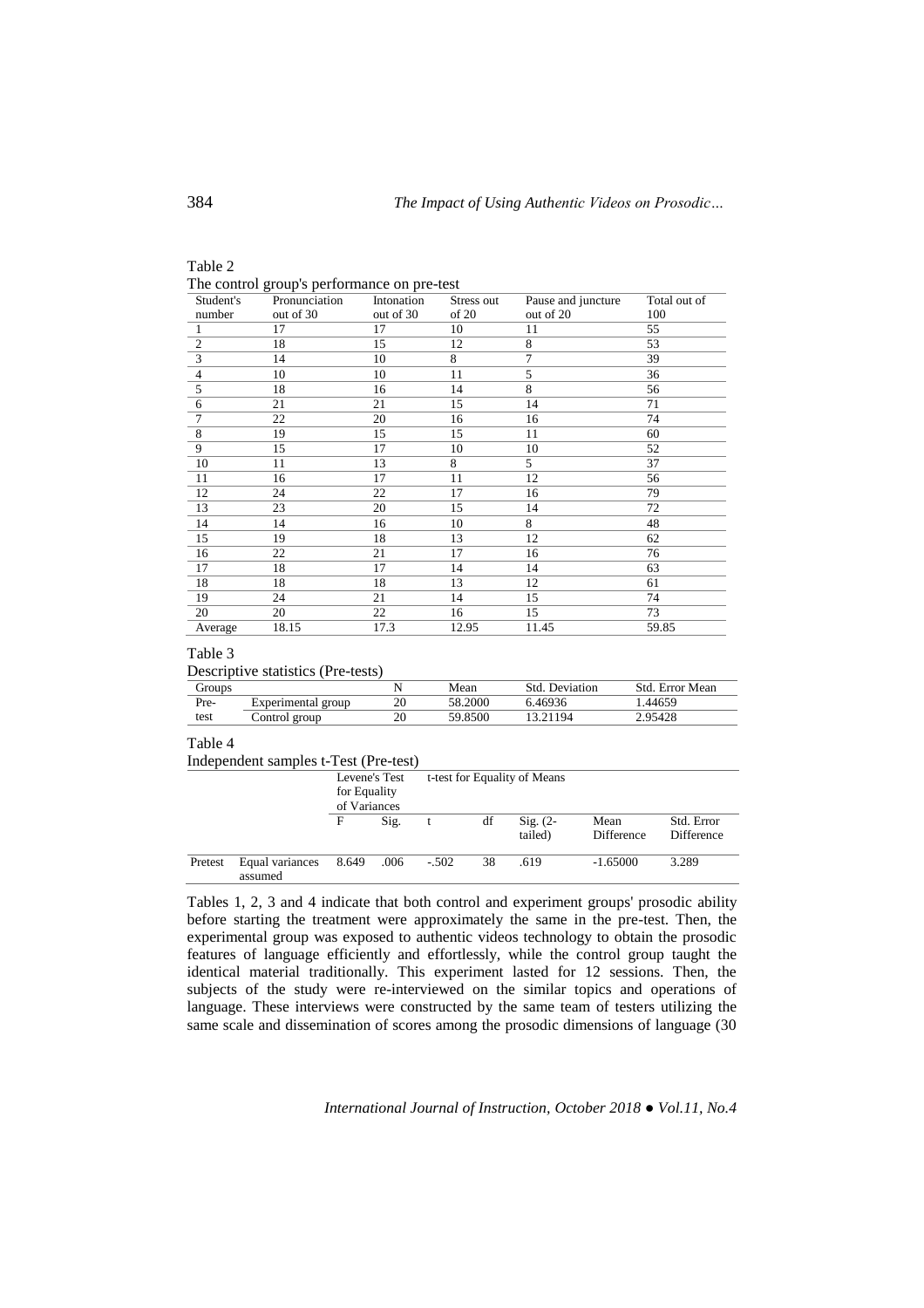scores were considered for pronunciation of speech sounds, 30 for intonation, 20 scores for stress and 20 scores divided between pause and juncture). Table 5 and 6 demonstrate the performances of both control and experimental groups in the prosodic features of language after being instructed traditionally and through authentic videos respectively.

| Student's       | Pronunciation | Intonation out | Stress out | Pause and juncture | Total out of |
|-----------------|---------------|----------------|------------|--------------------|--------------|
| number          | out of 30     | of 30          | of 20      | out of 20          | 100          |
| $\overline{1}$  | 25            | 26             | 15         | 14                 | 80           |
| $\overline{c}$  | 22            | 19             | 11         | 9                  | 61           |
| $\overline{3}$  | 15            | 12             | 10         | 11                 | 48           |
| $\overline{4}$  | 16            | 11             | 10         | 10                 | 47           |
| $\overline{5}$  | 21            | 22             | 12         | 14                 | 69           |
| $\overline{6}$  | 22            | 25             | 19         | 17                 | 83           |
| $7\phantom{.0}$ | 27            | 22             | 18         | 16                 | 83           |
| $\,8\,$         | 20            | 24             | 17         | 17                 | 78           |
| 9               | 18            | 22             | 15         | 16                 | 71           |
| 10              | 28            | 27             | 18         | 19                 | 92           |
| 11              | 17            | 19             | 10         | 18                 | 64           |
| 12              | 15            | 18             | 11         | 10                 | 54           |
| 13              | 20            | 21             | 14         | 14                 | 69           |
| 14              | 21            | 18             | 12         | 14                 | 65           |
| 15              | 23            | 22             | 17         | 16                 | 78           |
| 16              | 28            | 26             | 19         | 18                 | 91           |
| 17              | 20            | 19             | 14         | 15                 | 68           |
| 18              | 19            | 21             | 11         | 10                 | 61           |
| 19              | 22            | 21             | 12         | 14                 | 69           |
| 20              | 25            | 22             | 17         | 17                 | 81           |
| Average         | 21.2          | 20.85          | 14.1       | 14.45              | 70.6         |

The Experimental Group's performance on post-test

Table 5 illustrates that the prosodic ability of the experimental group developed significantly due to the new experience of teaching, where the mean score of the total in the pre-test equals (mean  $58.2$  with SD=6.46), whereas the mean was 70.6 with =12.78 on the post-test.

#### Table 6

Table 5

The Control Group's performance on post-test

| Student's | Pronunciation | Intonation | Stress out | Pause and juncture | Total out of |
|-----------|---------------|------------|------------|--------------------|--------------|
| number    | out of 30     | out of 30  | of 20      | out of 20          | 100          |
|           | 22            | 16         | 11         | 12                 | 61           |
|           | 17            | 16         | 10         | о                  | 52           |
|           | 16            |            | 10         | Q                  | 46           |
|           |               | 10         | 10         | ⇁                  | 36           |
|           | 17            | 16         | 13         | 10                 | 56           |
|           | 19            | 20         | 13         | 10                 | 62           |
|           | 21            | 20         | 17         | 15                 | 73           |
|           | 21            | 16         | 16         | 13                 | 66           |
| 9         | 17            | 16         | 12         | 12                 | 57           |
| 10        | 14            | 12         |            | Q                  | 42           |
|           | 17            | 15         | 12         | 12                 | 56           |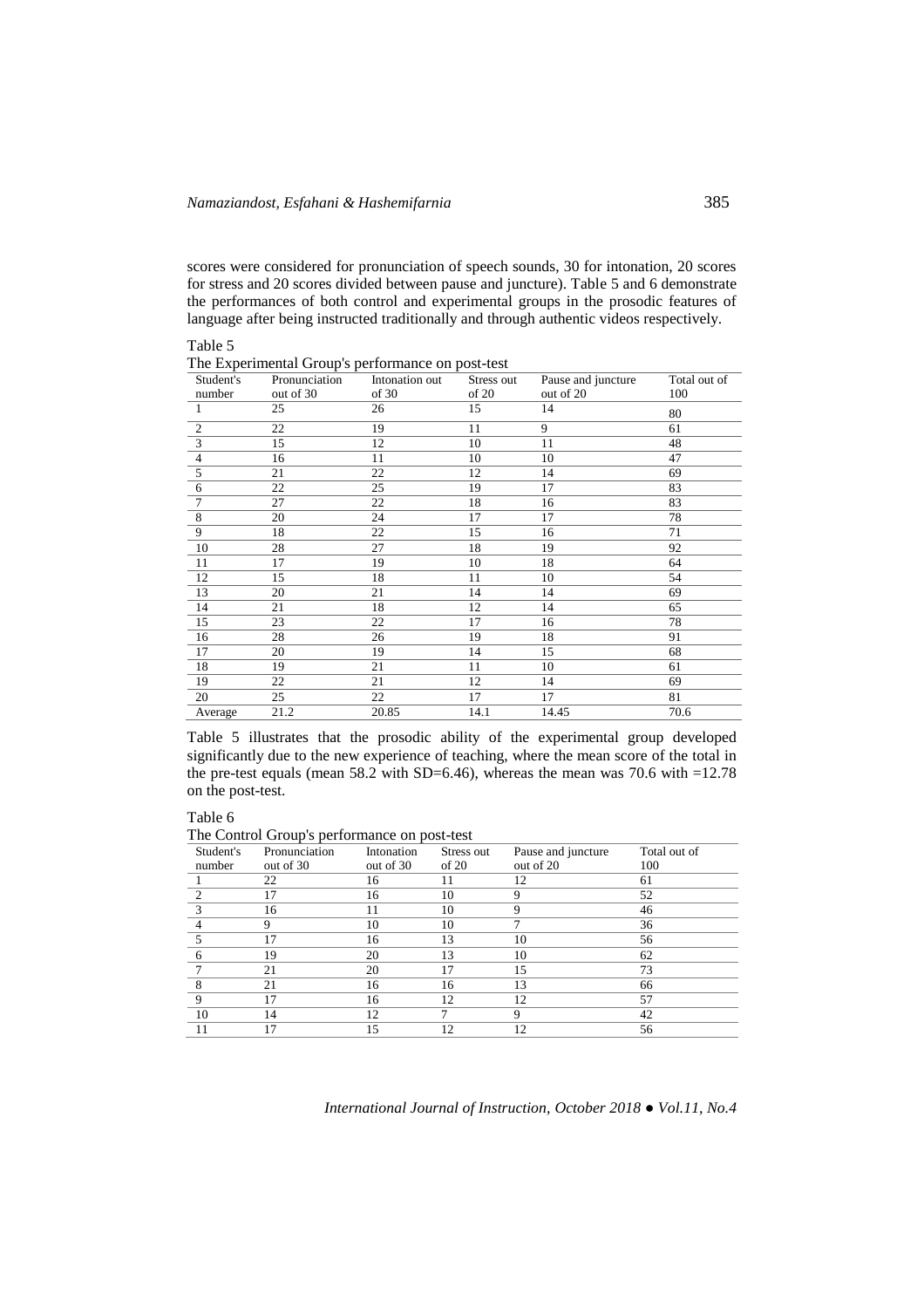|         | 22    | $\mathcal{D}$ | 16   | 14 |                          |
|---------|-------|---------------|------|----|--------------------------|
| 13      | 25    |               | 16   | 15 | $\overline{\phantom{a}}$ |
| 14      | 19    | - י           | 15   |    | 62                       |
|         | 18    | 19            | 16   | 15 | 68                       |
|         | 21    | 20            | 15   |    | 70                       |
|         | 18    | 16            | 15   | 13 | 62                       |
| 18      | 19    | 16            | 10   |    | 56                       |
| 19      | 24    | 20            | 16   |    |                          |
| 26      | 21    | 18            | 18   | 14 |                          |
| Average | 18.85 | 16.85         | 13.4 | 12 |                          |

#### Table 7

#### Descriptive statistics (Post-tests)

| Groups |                    |    | Mean    | Std. Deviation | Std. Error Mean |
|--------|--------------------|----|---------|----------------|-----------------|
| post-  | Experimental group | 20 | 70.6000 | 12.78321       | 2.85841         |
| test   | Control group      | 20 | 61.1000 | 11.25260       | 2.51616         |

### Table 8

# Independent samples t-Test (Post-test)

|               |                               |              | Levene's Test for Equality |       |    | t-test for Equality of Means   |                    |                          |
|---------------|-------------------------------|--------------|----------------------------|-------|----|--------------------------------|--------------------|--------------------------|
|               |                               | of Variances |                            |       |    |                                |                    |                          |
|               |                               | F            | Sig.                       |       | df | $\mathrm{Sig.}$ (2-<br>tailed) | Mean<br>Difference | Std. Error<br>Difference |
| post-<br>test | Equal<br>variances<br>assumed | .375         | .544                       | 2.495 | 38 | .017                           | 9.50000            | 3.80809                  |

The results of T-test comparison between the mean scores of two groups demonstrated that authentic videos have a tremendous impact on the EFL students' prosodic ability. Statistically, independent samples t-test was applied to compute scientifically the amount of difference between the performances of both groups on the post-test and to determine objectively if there was a significant difference between both groups. The independent samples t-test was calculated with the T. Value of 2.495 and the P. value equalling 0.017. These findings demonstrate that a significant difference is observed. Hence, these statistical outcomes confirm that the hypothesis of the study which states, "Using authentic videos do not have a significant impact on the prosodic ability of EFL learners" is rejected.

### Table 9

Descriptive statistics (pre vs. post-tests of experimental and control groups)

|        |                 | Mean    | N  | Std. Deviation | Std. Error Mean |
|--------|-----------------|---------|----|----------------|-----------------|
| Pair 1 | Exp. Post-test  | 70.6000 | 20 | 12.78321       | 2.85841         |
|        | Exp. Pre-test   | 58,2000 | 20 | 6.46936        | 1.44659         |
| Pair 2 | Cont. Post-test | 61.1000 | 20 | 11.25260       | 2.51616         |
|        | Cont. Pre-test  | 59.8500 | 20 | 13.21194       | 2.95428         |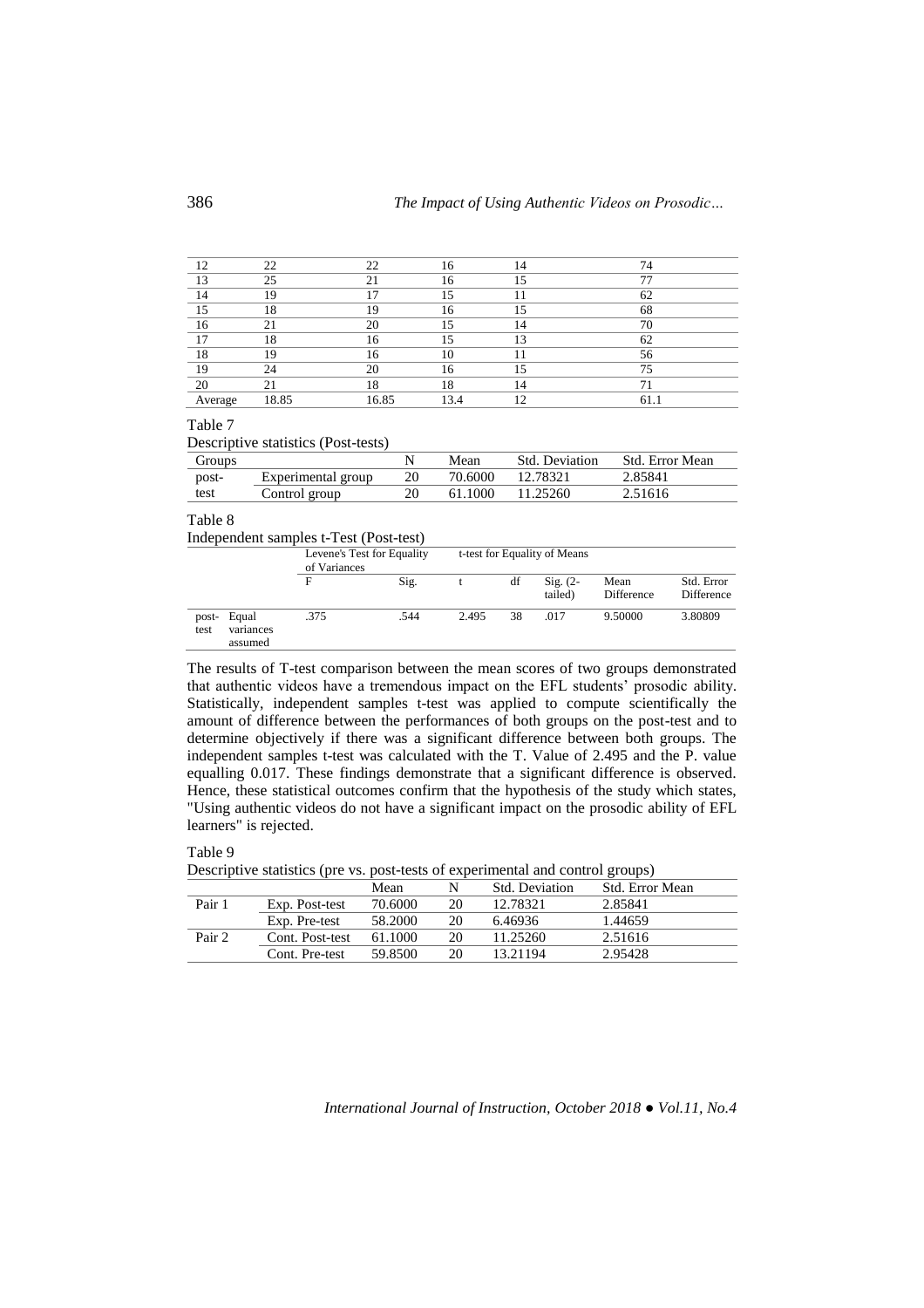| Table 10 |                                                    |
|----------|----------------------------------------------------|
|          | Paired samples statistics (pre-test vs. post-test) |

|        |                                      |        | <b>Paired Differences</b> |                       |                                                 |        |       | df | $Sig. (2-$<br>tailed) |
|--------|--------------------------------------|--------|---------------------------|-----------------------|-------------------------------------------------|--------|-------|----|-----------------------|
|        |                                      | Mean   | Std.<br>Deviation         | Std.<br>Error<br>Mean | 95% Confidence<br>Interval of the<br>Difference |        |       |    |                       |
|        |                                      |        |                           |                       | Lower                                           | Upper  |       |    |                       |
| Pair 1 | Exp. Posttest-<br>Exp. Pretest       | 12.400 | 9.610                     | 2.148                 | 7.902                                           | 16.897 | 5.770 | 19 | .000                  |
| Pair 2 | Cont.<br>Posttest-<br>Cont. Pre-test | 1.250  | 5.485                     | 1.226                 | $-1.317$                                        | 3.817  | 1.019 | 19 | .321                  |

Table 10 indicates that the *sig*, for control group at df 19 is (.321) which is higher than (0.05); therefore, the difference between the post-test and pre-test of the control group is not significant. But, since the *sig.*  $(.000)$  for experimental group is less than 0.05 ( $p<0.05$ ); the difference between the post-test and pre-test of the experimental group is significant. The treatment resulted in significant difference in pre and post-tests of participants in the experimental group.

### **DISCUSSION**

In this section the research question "Do authentic videos have any significant effect on Iranian intermediate EFL learners' prosodic ability?" is replied according to the results obtained in the tables above. After collecting the data, the researcher used independent and paired samples t-test to analyse them to find out the effectiveness of authentic videos on the students' prosodic ability. The results indicated that performance of the control and experimental groups in pre-test was almost the same. However, the results obtained from their post-test showed the experimental group significantly performed better than the control groups. In fact, those students who received the treatmentauthentic videos- did better and had better scores. It is concluded that using authentic videos had positive impacts on Iranian EFL learners' prosodic ability.

Generally speaking, after checking the impact of authentic videos on the learners' supra segmental ability, the outcomes of the research have demonstrated that there is much improvement in the experimental group's prosodic ability. Therefore, the hypothesis of the study, "Authentic videos do not have a significant influence on EFL learner's prosodic ability" is rejected.

The findings of the study revealed that the mean of scores of the experimental group in terms of prosodic features of language on the post-test was much higher than their performance on the pre-test. Also, the outcomes of the research indicated that in every prosodic component of language a large gap exists between the mean scores of participants on the post-test when compared with that on the pre-test. In addition, the consequences of the study demonstrated that much difference is clearly observed among the mean of scores of all members in the experimental group on the pre-test comparing with that of the post-test. Ultimately, the researcher understood that there was considerably enhancement in students' prosodic ability on the post-test that was carried out after 12 session's experiment of being taught authentic videos. In this situation, EFL learners obtained the prosodic aspects of language effortlessly and appropriately. These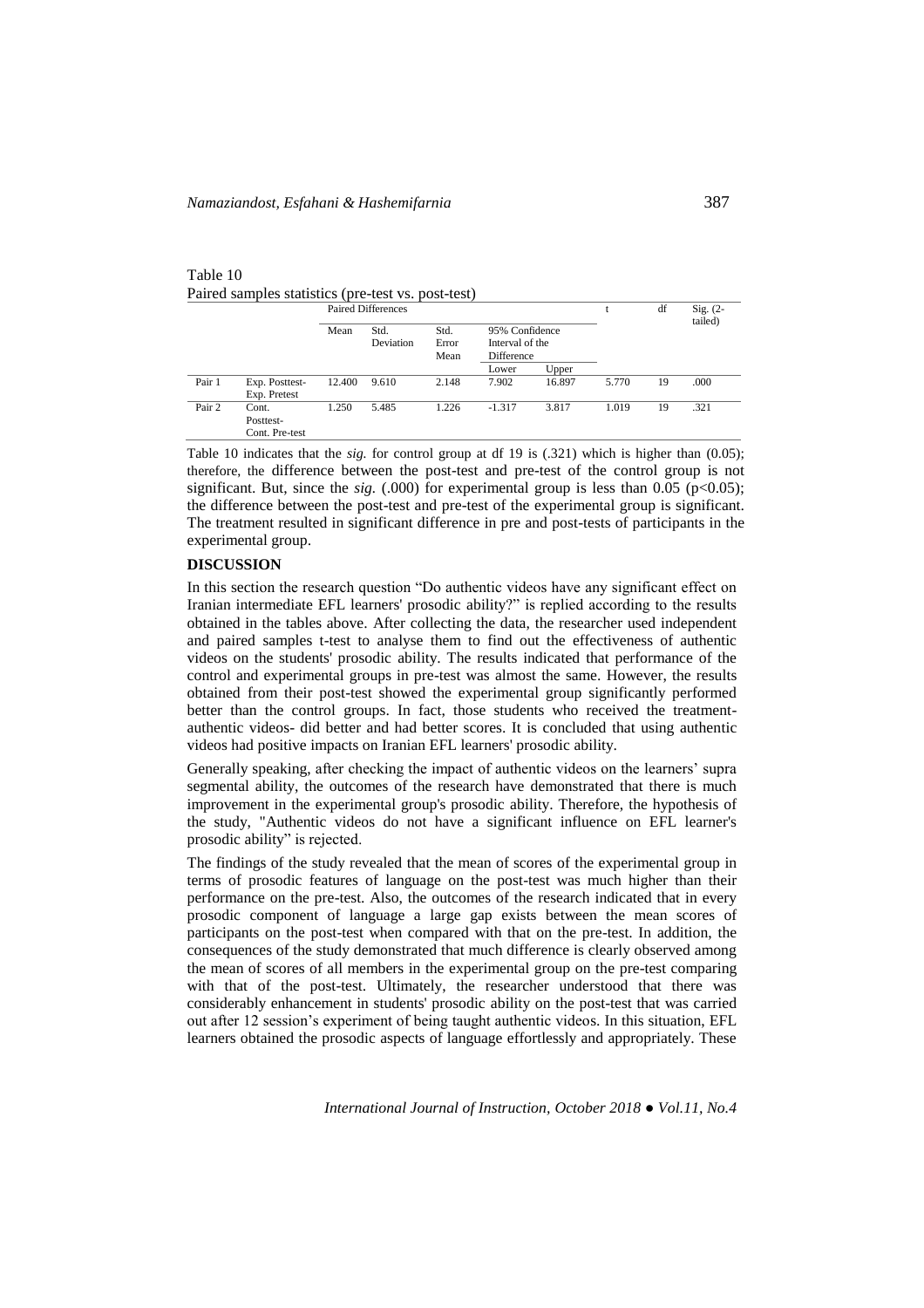recordings were offered in various circumstances and in diverse rapidity from the mouths of native speakers who are of various jobs, ages, sexes, settings of speaking and educational levels and social statuses because language with its prosody differs from one context of discourse to another. The consequences of the investigation additionally uncovered that almost all students have progressed their general prosodic ability, although there was minor deficiencies in the performance of three students. This is hard to clarify, however as teachers know, a class is compound of a diversity of learners, some with supreme study practices and others without beneficial ones, and some students actually are not interested. The numbers of these instances of low proficiency were small. It was two out of twenty. Roughly, 10% of the students demonstrated no progressions and 90% enhanced their prosodic ability. The most astounding advancement was in students' utilization of stress, and pronunciation. Nonetheless, the least advance was in articulation of speech sounds, particularly in pronouncing those consonants and vowels that do not stand in the students' mother tongue. Students who got the highest total score on the post-test did not indicated much development intonation, pause and juncture. This might be because of the impact of the student's mother tongue. The team of examiners additionally mentioned that hesitation and stress have to some degree influenced students' execution. Their hesitations sometimes made a large number of pauses and junctures than anticipated. Furthermore, this study also confirmed the results of Al-Domi (2017) who checked the effect of utilizing authentic videos on teaching center and community service students' prosodic ability and motivation. He reached to this finding using authentic videos in teaching and learning English has a positive effect on the prosodic ability and motivation domains.

Generally, the results of the current study are congruent with other researches which have corroborated the fruitful influence of incorporating audio-visual materials to improve the prosodic ability of a foreign language (Garza, 1991; Markham, 2003). To put it in a nutshell, the findings demonstrates that, presenting students to authentic visual materials will result to a profound and fathomless processing of input and append the intake correspondingly.

# **CONCLUSION**

The results revealed that Iranian EFL learners can benefit from authentic videos. The T-Test findings showed that there were significant differences between the mean scores for both experimental and control groups in favour of the first. Differences between these two groups may be ascribed to various teaching methods; the experimental group was presented to authentic videos technology and the control to traditional teaching. The experimental group students significantly developed their prosodic ability via utilizing authentic videos technology. They performed significantly in the post-test. As the result, the hypothesis which states ''There are no statistically significant differences between the mean scores of the experimental groups students' mastery of the prosodic features of language" at  $\alpha$  < 0.05 is not confirmed. In light of the findings of the present examination, it can be concluded that the using authentic videos in teaching and learning can produce positive results because they could absorb students in learning English. The positive influences of utilizing authentic videos became evident after the treatment.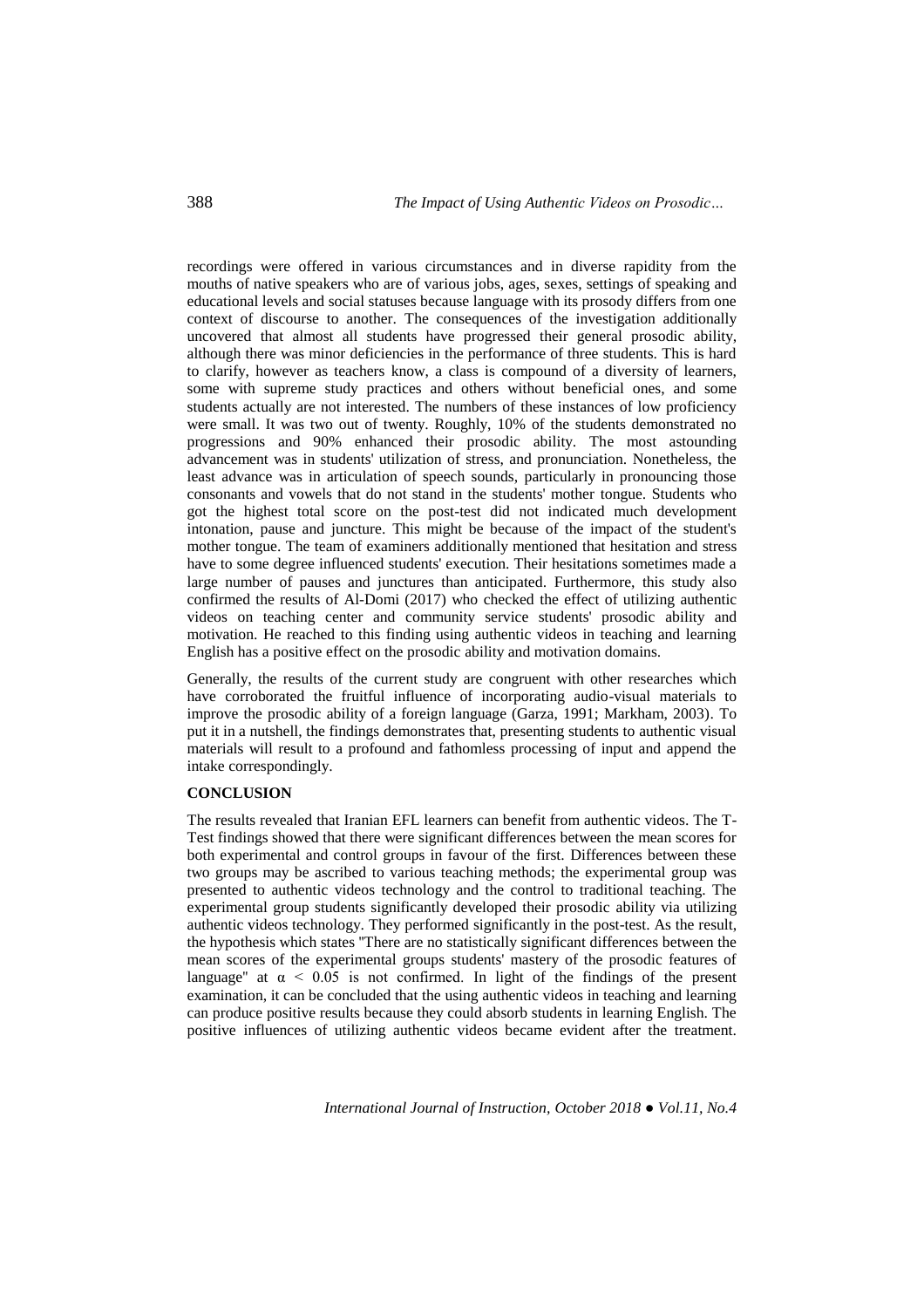Therefore, it can be mention that receiving instruction through using authentic videos can facilitate English learning. Moreover, based on the experts' analysis of the prosodic ability of experimental group, the researcher realized that exposing students to authentic recording texts and dialogues which taken from real context will enhance their prosodic ability in terms of perception and production of speech sounds and lexicons. Thus, the discoveries of the present investigation demonstrate that regular presentation to authentic videos will enable students in figuring out how to grasp English language prosodic features successfully. It can be claimed that if English students are presented to authentic materials, their prosodic ability can considerably be progressed. Educators can request their students to watch English TV programs as repeatedly as possible. Moreover, it is possible for English institutions to give chances to their students to watch unique videos together in the class and appreciate its advantages too.

#### **REFERENCES**

Abdolmanafi-Rokni, S. J. (2013). The effect of listening to audio stories on pronunciation of EFL learners. *MJAL 5*(2), 69-85.

Abdullah, A. (2011). *Using Video Recordings and Reflection Papers in Enhancing Communicative and Paralinguistic Skills in Higher Education* Contexts Cairo University (Egypt).

Al-Domi, I. M. B. (2017). The effect of using authentic videos on training center and community service students' prosodic competence and motivation. *Arab World English Journal, 8* (4), 85-100.

Bataineh, A., & Al-Qadi, N. (2014). The effect of using authentic videos on English major students' prosodic competence. *Journal of Education and Practice, 5*(3), 157- 172.

Braithwaite, M. (2008). *Sounds right. New Plymouth*, New Zealand: Curriculum Concepts.

Brown, D. (2000). *Principles of language learning and teaching*. White Plains, NY: Addison Wesley Long-man.

Corder, S. (1983). *Introduction to applied linguistics*. England: Penguin Books.

Cruz- Ferreira, M. (1987). Non-native interpretive strategies for intonational meaning: An experimental study. In A. James & J. Leather (eds.), *Sound patterns in second language acquisition* (pp. 103-120). Dordrecht: Foris.

Crystal, D. (1987). *The Cambridge encyclopedia of language*. Cambridge: Cambridge University Press.

Dechert, H. W., & Raupach. M. (1987). Prosodic patterns of proceduralized speech in second and first language narratives. In A. James & J. Leather (eds.). *Sound patterns in second language acquisition* (pp. 81-102). Dordrecht: Foris.

EbruAtak, D. (2014). Task-based video use for the improvement of English stress and intonation. *Journal of Educational and Social Research MCSER Publishing, Rome-Italy.*